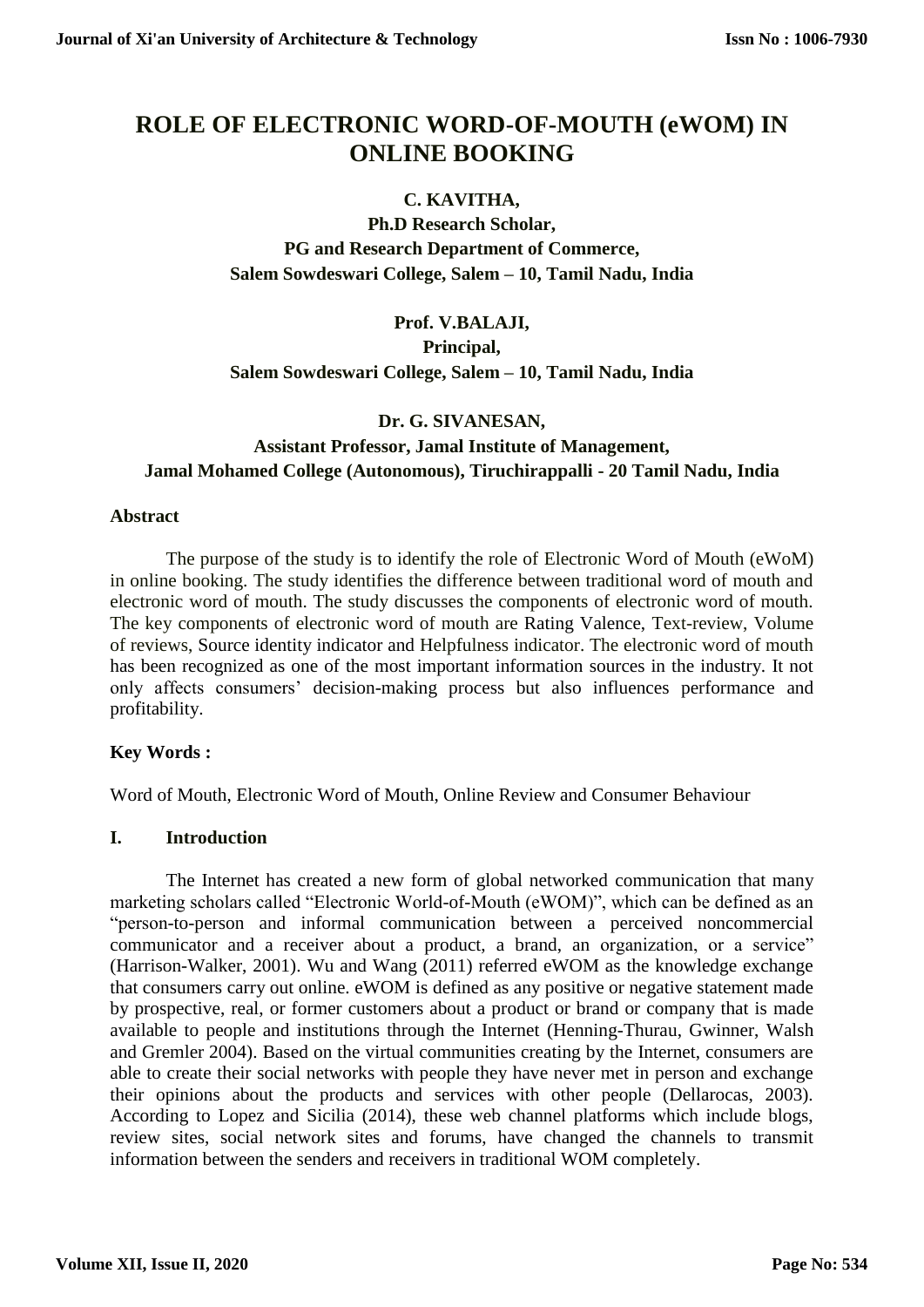In WOM, the transmittance of information occurs in a simultaneous and bidirectional conversation between source and receiver, whereas in eWOM, the conversation does not have to be simultaneous and bidirectional. In addition, the information in eWOM usually appears in written form which is able to display in a longer period of time. Unlike traditional WOM, the source and receiver in eWOM do not usually know each other and most of the time the source is perceived as anonymous (Jalilvand et al., 2011; Qiu et al., 2012). The receiver in eWOM is able to decide whether or not to response the source (Lopez & Sicilia, 2014). From the capability of eWOM communication it is noted that the permanence of the opinion has increased the level of information exchange comparing with the offline WOM (Hennig-Thurau et al. 2004). Moreover, according to Chan and Ngai (2011), eWOM can be considered as the expansion of traditional interpersonal communications in the new technology era.

#### **II. Electronic Word-of-Mouth Systems (eWOMS)**

Electronic Word-of-Mouth Systems (eWOMS) are considered one of the main technological supporting of eWOM, just like other decision supporting system but it's prime focus is on products or services that buyers and sellers offered on the internet platform (Yoon 2008). In fact eWOMS allow individuals to share their opinions as well as their personal experiences regarding their assessment on quality of the products or services they have consumed. Further, they also evaluate or recommend those products as well as services in the form of customer's reviews or user's ratings on the net. At the same time, it also provides information to everyone to read opinions and experiences of other consumers relating to a wide range of product and service categories. Contributions on eWOMS usually include both a content of a consumer's experience with a product and a formalized rating of that product. As a result, readers have the opportunity to assess the quality and trustworthiness of individual contributions with the products or services along with their ratings (Hennig-Thurau & Walsh, 2003).

| $Sl$ . No | Website     | What is rated | <b>Who Rates</b> | <b>How Rated</b>                  |
|-----------|-------------|---------------|------------------|-----------------------------------|
| 01.       | Trivago     | Hotels        | <b>Users</b>     | Average of 5 scaled ratings with  |
|           |             |               |                  | detailed comments on 1 to 5 scale |
| 02.       | Tripadvisor | Hotels        | Users            | Average of 5 scaled ratings with  |
|           |             |               |                  | detailed comments on 1 to 5 scale |
| 03.       |             | Hotels        | <b>Users</b>     | Average of 5 scaled ratings with  |
|           | Cleartrip   |               |                  | detailed comments on 1 to 5 scale |
| 04.       |             | Hotels        | <b>Users</b>     | Average of 5 scaled ratings with  |
|           | Expedia     |               |                  | detailed comments on 1 to 5 scale |
| 05.       | <b>OYO</b>  | Hotels        | <b>Users</b>     | Average of 5 scaled ratings with  |
|           |             |               |                  | detailed comments on 1 to 5 scale |
| 06.       | MakeMyTrip  | Hotels        | <b>Users</b>     | Average of 5 scaled ratings with  |
|           |             |               |                  | detailed comments on 1 to 5 scale |

#### **a. Examples of Feedback Systems and Score Rating Methods**

From the existing literatures, eWOMS was interpreted in variety of terms such as web reviews (Kuehl, 1995), reputation systems (Resnick et al., 2000; Standifird, 2001), online reputation system or online feedback systems (Ba & Paul, 2002), digital WOM (Dellarocas, 2003), virtual opinion platforms (Walsh, 2003 & Hennig-Thurau), electronic reputation or feedback mechanisms (Bolton et al., 2004), word-of web (Davis, & Weinberg 2005), feedback text comments in online marketplace (Dimoka, & Pavlou 2006), online product reviews (Dellarocas et al., 2007), consumer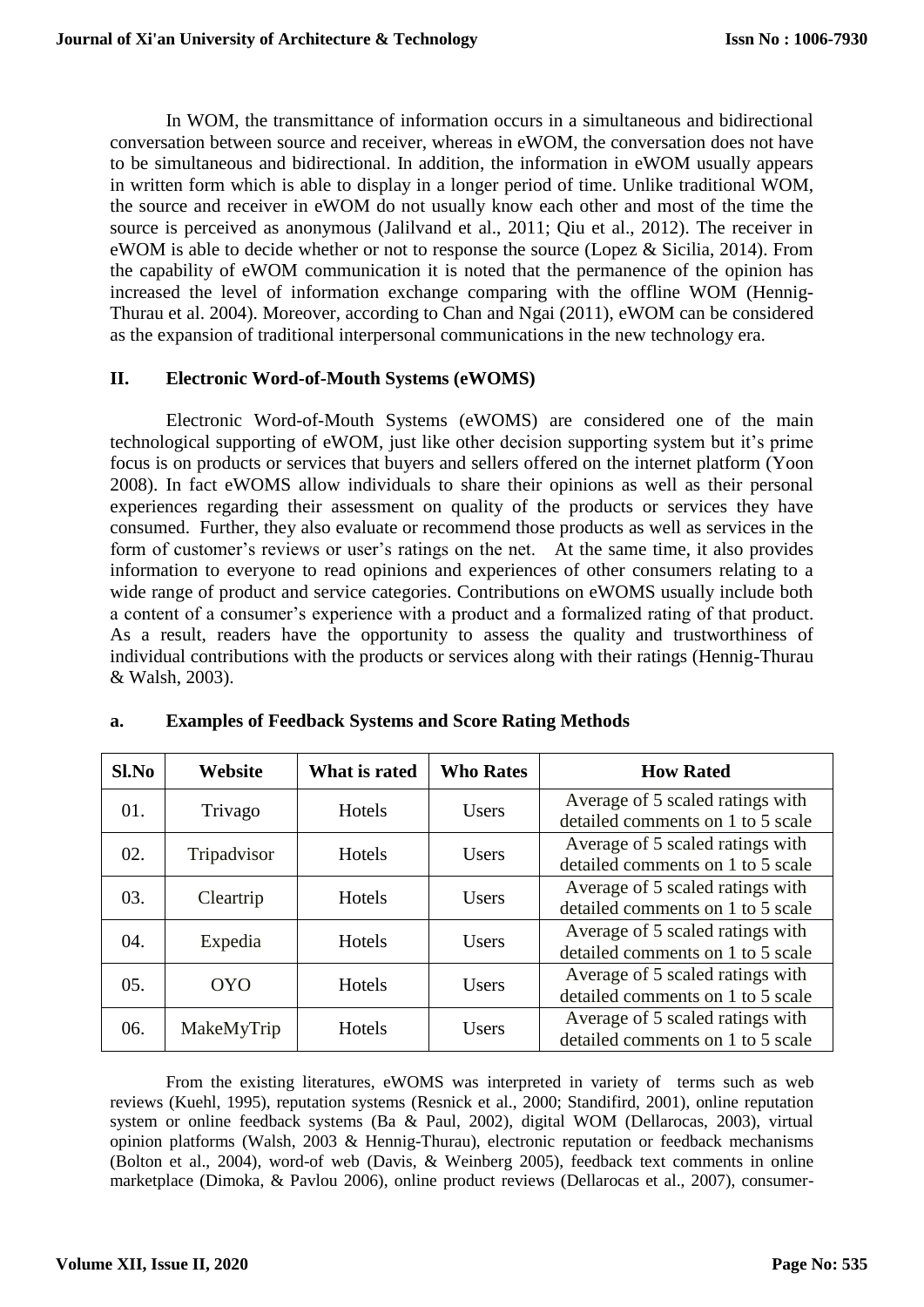opinion web sites (Pollach, 2008), online customer reviews (Bradlow, & Lee 2011; Schuff, & Mudambi 2009; Lee, 2007), online recommendation system (Jiang et al., 2010; Steyn, 2009), online reviews (Dellarocas et al., 2010), online WOM (O'Reilly & Marx, 2011).

#### **III. Traditional WOM and eWOM**

Although from the study of Keller and Berry (2006) found that around 90 percent of WOM communication was actually offline, many recent marketing practitioners and scholars (eg. Chan & Ngai, 2011; Cakim, 2010; Prendergast et al., 2010; Lee & Youn, 2009) believed that eWOM would play an important role for consumers to rely on as a source of information in the near future due to the growing of the Internet users. Yoon (2008) noted that eWOM is very similar to traditional WOM in many perspectives particularly in the fact that both of them provide person-to-person recommendations. In the study of Hennig-Thurau et al. (2004), they found that there are many factors that engage consumers to contribute in online forum and motivate them to participate in eWOM. They also claimed that those findings from eWOM participants present the similar set of motivation as traditional WOM participants. It suggests that eWOM mechanisms act in the same perspectives on consumers as traditional WOM. However, Bickart and Schindler (2001) argued that eWOM has greater credibility, clearer relevance, and a better ability to evoke empathy to customers than marketer-created source of information. Since people always seek information from various sources in order to minimize uncertainty in decision making process, the information-intensive, intangible, and impersonal characteristics of eWOM environments are able to reduce uncertainty when an individual tries to make a purchase decision. (Haubl, G. & Trifts, 2000). Yoon (2008) pointed out two notable differences between eWOM and traditional WOM that include the identity of information sources and the amount of informative availability related to the products and services. Consequently, understanding the differences between eWOM and traditional WOM is essential because the activities, characteristics, components and natures of eWOM and traditional WOM are different.

Offline WOM requires face-to-face contact with a two-way communication within a social relationship. Under this condition, the message can reach through the receivers only by a chain or tree of correspondents (Lau & Ng, 2001) which limits the availability of the information within the social boundaries of each individual (Yoon, 2008). eWOM, on the other hand, is able to diffuse message faster due to it's potential on spreading an initial message through the Internet-based media (Prendergast et al., 2010) as Dellarocas (2003) described that eWOM utilizes the bidirectional communication and unlimited reach of the Internet to share opinions on a one-to-world platform rather than a one-to-one platform.

Bickart and Schindler (2001) added that offline WOM communication consists of spoken words exchanged with one friend or relative in a face-to-face situation, whereas, eWOM usually involves personal experiences and opinions transmitted through the writing words. The advantage of the written words is that people can seek information at their own pace and revisit written communications whenever and as often as they choose. Writing may also pass on the information with lot more clarity, and make the information appear more formal.

The amount of information available related to the products and services in eWOM is far greater than in traditional WOM. For a popular product, there may be several hundred available product reviews in eWOM whereas the availability in traditional WOM is limited with an individual's social boundaries (Yoon, 2008). Furthermore, Varadarajan and Yadav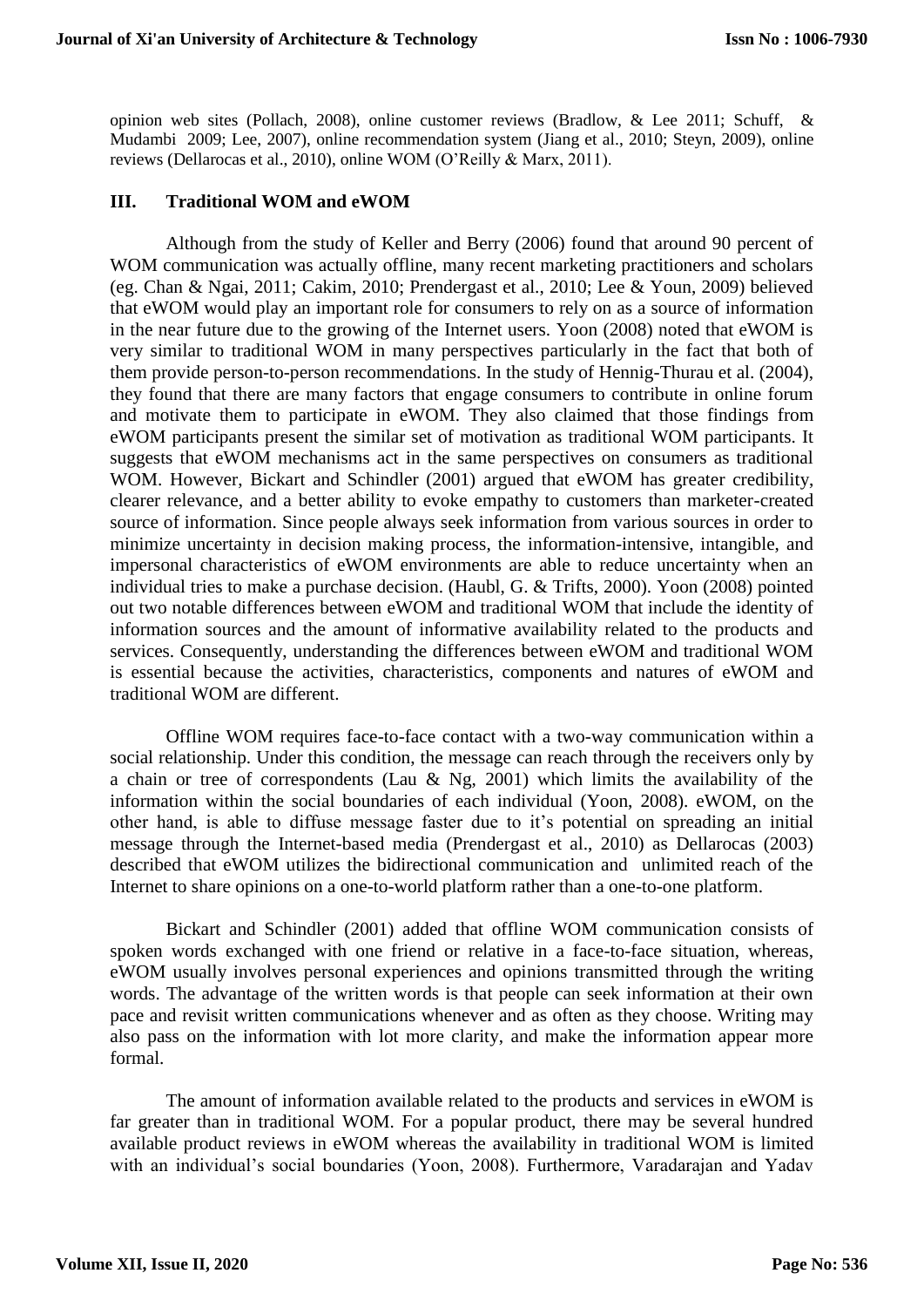(2002) described the differences of offline WOM and eWOM in the fact that the latter (eWOM) provides many more sources of credible/neutral information; offers more extensive amount of information available to buyers in term of price and non-price attributes of completing product offerings; reduces information asymmetry between seller and buyer; decreases buyer reliance on proxies without information on product quality; provides greater ease of information search; give better quality of information; offers greater organization and structuring of information; presents better ease of comparing and evaluating alternatives in the buyer's consideration set.

| Sl.No          | eWoM                                         | WoM                            |
|----------------|----------------------------------------------|--------------------------------|
| $\mathbf{1}$ . | Impersonal/Online                            | Personal/Face-to-face          |
| 2.             | Many-to-many                                 | One-to-one                     |
| 3.             | Indirect interaction                         | Direct interaction             |
| 4.             | e-mail, text chatting, blogs                 | talk, telephone, meeting       |
| 5.             | Unilateral or bilateral communication        | <b>Bilateral communication</b> |
| 6.             | Asynchronous or Synchronous<br>Communication | Synchronous communication      |
| 7.             | No geographic limitation                     | Geographic limitation          |
| 8.             | No Social boundaries                         | Social boundaries              |
| 9.             | Anonymous & Identifiable                     | Identifiable                   |
| 10.            | Direct observation                           | Indirect observation           |
| 11.            | Measurable                                   | Immeasurable                   |
| 12.            | <b>Timeless</b>                              | Short-lived                    |
| 13.            | Planed and effortless                        | Spontaneous                    |
| 14.            | Easy to transmit/forward                     | Difficult to transmit          |

#### **(i) The Differences between Traditional WOM and eWOM**

As highlighted, there are many differences between offline WOM and eWOM. As such, it is conclusive that some practical theory and theoretical knowledge of offline WOM may not be appropriate and effective when apply to eWOM. Therefore, in order to create an effective eWOM, the marketing researchers need to identify and understand the effect of each perspective of eWOM on consumer purchase decision-making behaviors.

## **IV. The Components of eWOMS**

#### **a. Rating Valence**

Rating valance refers to numerical ratings evaluated by individuals who have already experienced the products or services. eWOMS are capable of computing, rating valence by dividing summed rating scores by the number of raters automatically (Tsang & Prendergast,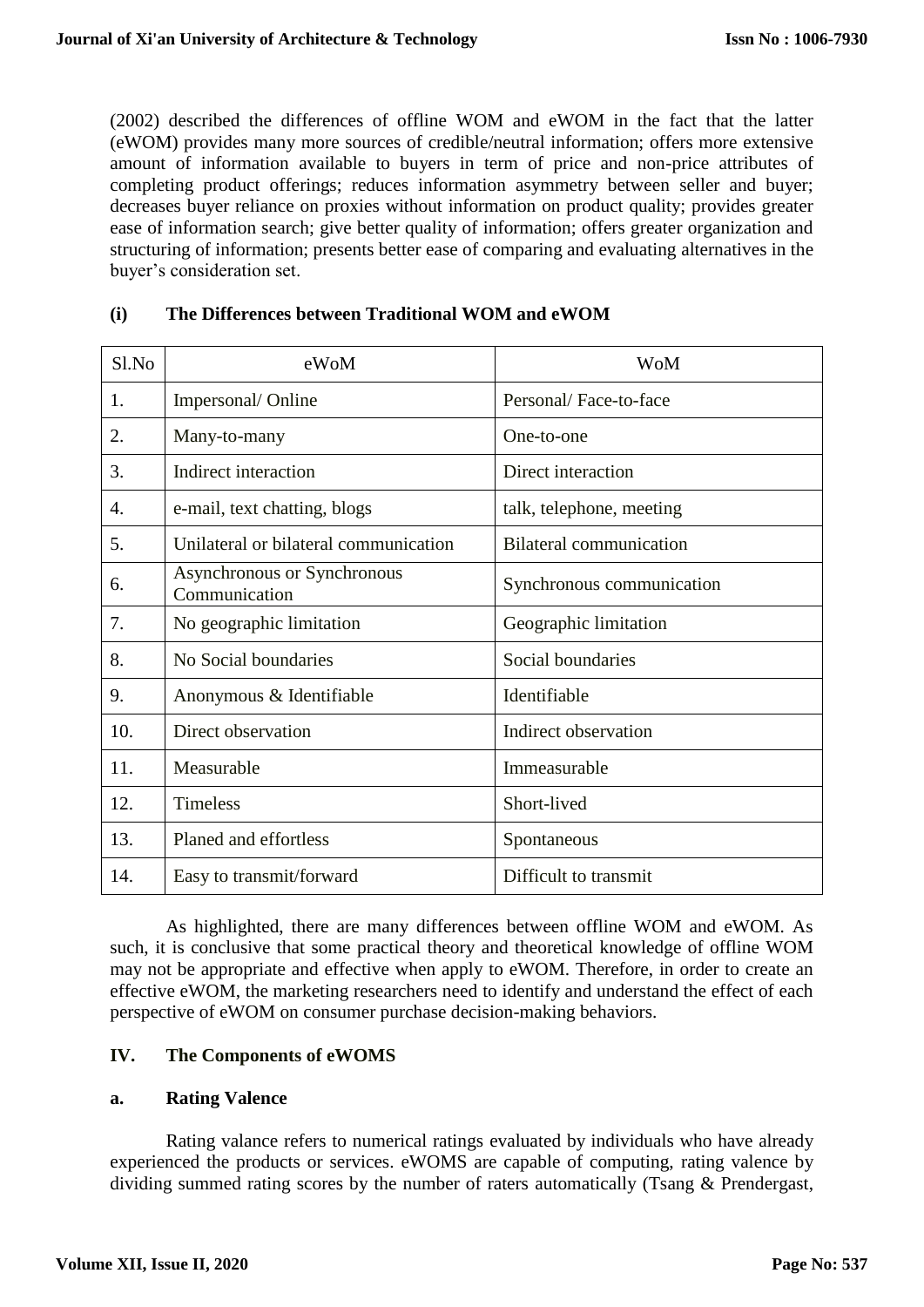2009b). The display of rating valence in eWOMS is different form websites to websites. However, Yoon (2008) noted that it could be divided into two types, namely, overall rating display and overall rating display with more granular attributes ratings.

For the rating valence, according to Tsang and Prendergast (2009a), it is common to see ratings given as final conclusion from text-review in many displays such as grades, marks, stars, and thumbs up or thumbs down. In case of the film's industry, movie review usually shows text-review together with the rating system (e.g. given stars) that can be assumed as a summary of the text-review and other point of views (Tsang & Prendergast, 2009b). Moreover, Eliashberg and Shugan (1997) found that rating system plays an important role in movie sale forecasting. The market success of a movie increases with the critics' ratings at higher level of quality. In film industry, star is commonly used as rating valence. Basuroy et al. (2003) noted that positive star rating affects a film's financial success in initial sales and it could help to reduce the effects of negative critic reviews. As a result, the rating system has been adopted as one of the product review tools and become very popular among online firms.

In the study of Chevalier and Mayzlin (2006), they discovered that positive valence increased book sales in Amazon.com and BarnesanNoble.com while negative valence decreased sales. They also noted that the impact of one-star reviews had a greater impact of five-star reviews. On the other hand, some literatures did not show whether rating valence has any impact on sales or not (Senecal & Nantel, 2004; Tsang & Prendergast, 2009b). Tsang and Prendergast (2009b) argued that the ratings are only a summary of the text valences which can be viewed as single-dimension aspects of product quality. In-fact their investigation threw some lights on inconsistent review and rating valences. And they found that people respond more to text-review than rating valence. Therefore, Tsang and Prendergast (2009b) stated that nature of rating does not present enough information to affect consumer perception.

#### **b. Text-review**

Product's text-review is one of the most popular components of eWOMS. People utilize it to find out more product information on the Internet before they make purchasing decision. People in general prefer to scrutinize others' opinions towards the product in order to reduce uncertainty risk because others' opinions represent indirect experience on many sensory aspects (West & Broniarczyk, 1998). In addition, product text-review is an influential driver of consumer satisfaction and loyalty, especially in the increasing environment of virtual online community allowing people to easily share their ideas through online forums, fan clubs and user groups. In one survey, half of the respondents viewed customer product reviews before they decided to purchase from a major online shopping website. Their satisfaction with the online shopping experience was five percent greater than other participants who did not view product reviews. Moreover, product review also provides wider array of options that gives an opportunity for unfamiliar products to be chosen by the customers (Solomon, 2009, p.345).

Pavlou and Dimoka (2006) found out that qualitative text-reviews were ignored in many literatures because those studies were mainly focused on the numerical rating valence that came along with text-reviews. However, Chevalier and Mayzlin (2006) argued that textreviews comparing to the average star-ranking summary provided by the web sites, contain more fine-grained, complete and comprehensive information about the quality of the product that cannot be conveyed by numerical ratings.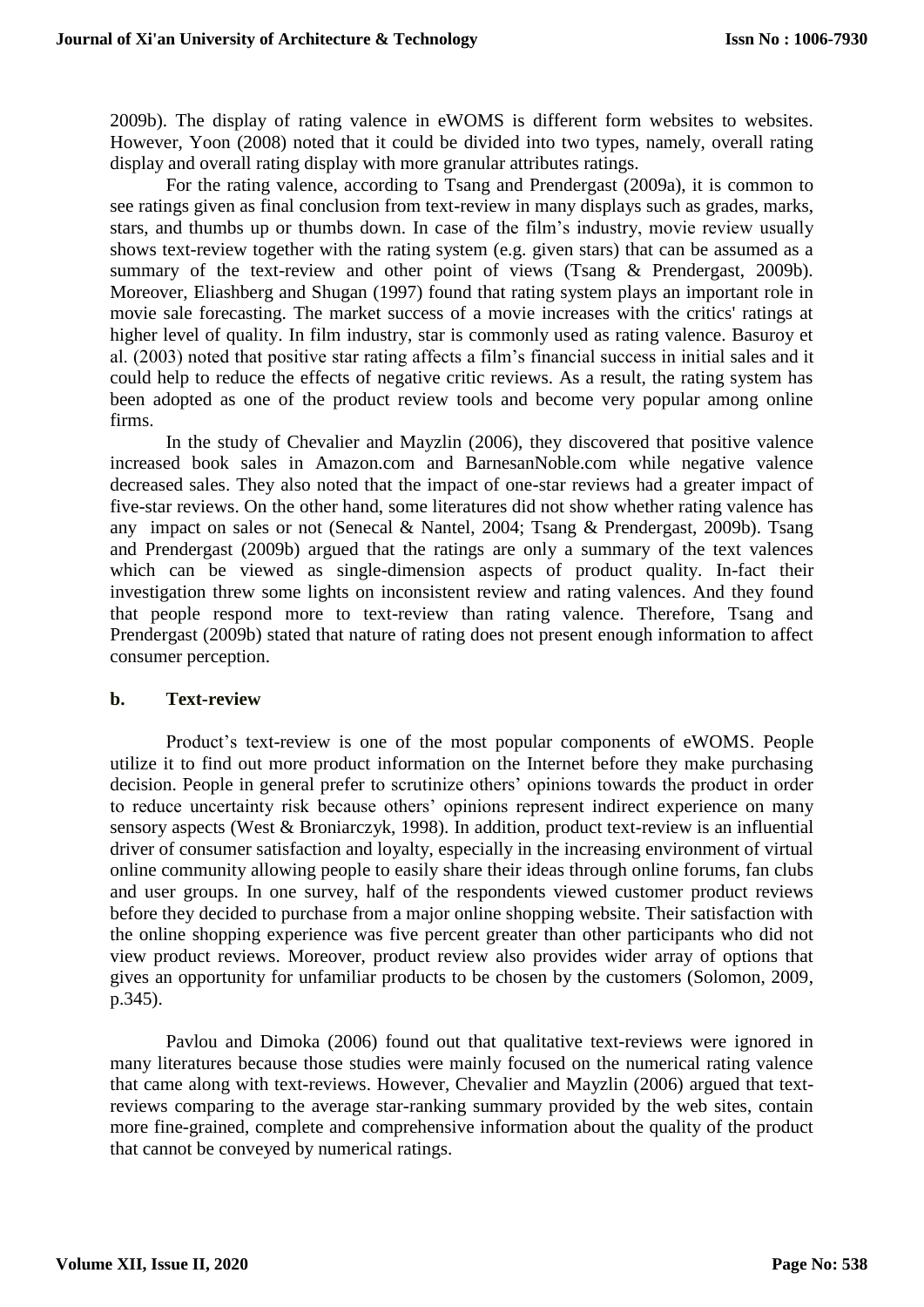Yoon (2008) presented some reasons why text-review should be considered in the study of eWOM. Firstly, the text-comments contain providers' post-consumption information that cannot be translated into a rating valence. Secondly, although websites allow customers to rate on many aspects of product or service attributes, text-review can contain attribute information more than those provided aspects. Thirdly, since text-review and rating valence are subjective, rating valence on a scale may have different meaning when comparing to the text-review (e.g., rate three-star rating, but very positive text comments). Lastly, under the condition of a very small number of reviews (e.g., ratings with less than ten), one contributed rating can produce a very low or high on a total average rating score. Therefore, text-reviews are proposed to offer richer data of a product's true quality beyond rating valence.

Due to the increasing number of eWOMS, the eWOM message in text-review can be easily created, shared or discussed about the products and services among consumers, producers, communities or brands at will which the message senders and receivers are anonymous. However, Voss et al. (2003) found that there are two types of eWOM message. First, hedonic eWOM is identified as the message consists of pleasant and gratified experiences. Second, utilitarian eWOM is referred to product functional and effectiveness. Park and Lee (2008) classified eWOM message into two types: attribute value reviews and simple-recommendation reviews. Attribute-value reviews consist of product benefit information which is related to rational, objective and concrete of the product. Simplerecommendation reviews contain with emotional and subjective recommendations which are related to consumer feelings, interjection, and other non-relative information. As a result, according to the message strategy, the text-review in eWOM can be classified as emotional/transformational/ritual/hedonic/simple recommendation review or rational / informational / transmission/utilitarian/attribute-value.

#### **c. Volume of reviews**

Voluminous of reviews is measured as the number of reviews (Yoon, 2008). Chen and Xie (2005) stated that the information from eWOM combines more extensive than the one from offline WOM as well as provides more complete and specific information than third party credit evaluation. As a result of accrued information on eWOMS, a large volume of eWOM would be considered as a consumer perception toward a law of truth. However, in the literatures, there is an unclear result about the effect of volume of reviews on consumer purchasing decisions. Liu (2006) found that volume of online Yahoo! Movies conversations has explanatory power on motion picture box office revenues, whereas Godes and Mayzlin (2004) found that the dissemination of Usenet conversation across different newsgroups generates explanatory power but volume in their study does not.

#### **d. Source identity indicator**

Two important criterions namely persuasion and influential message literatures, Slater and Rouner (1996) stated that source credibility could be identified as the first- and moststudied variables. Other varied dimensions of source credibility such as expertise, bias and attractiveness have been found to influence the impact of a message on the receiver's beliefs. Slater and Rouner (1996) believed that there were three related sources of data connecting to source's credibility. Firstly, credibility judgments based on prior beliefs concerning and prior affective responses to the messages that come from the source of existing data which the receivers had known. Secondly, the use of source credentials such as spokesperson's credibility, for the receivers who have little or no prior familiarity with the source. Thirdly,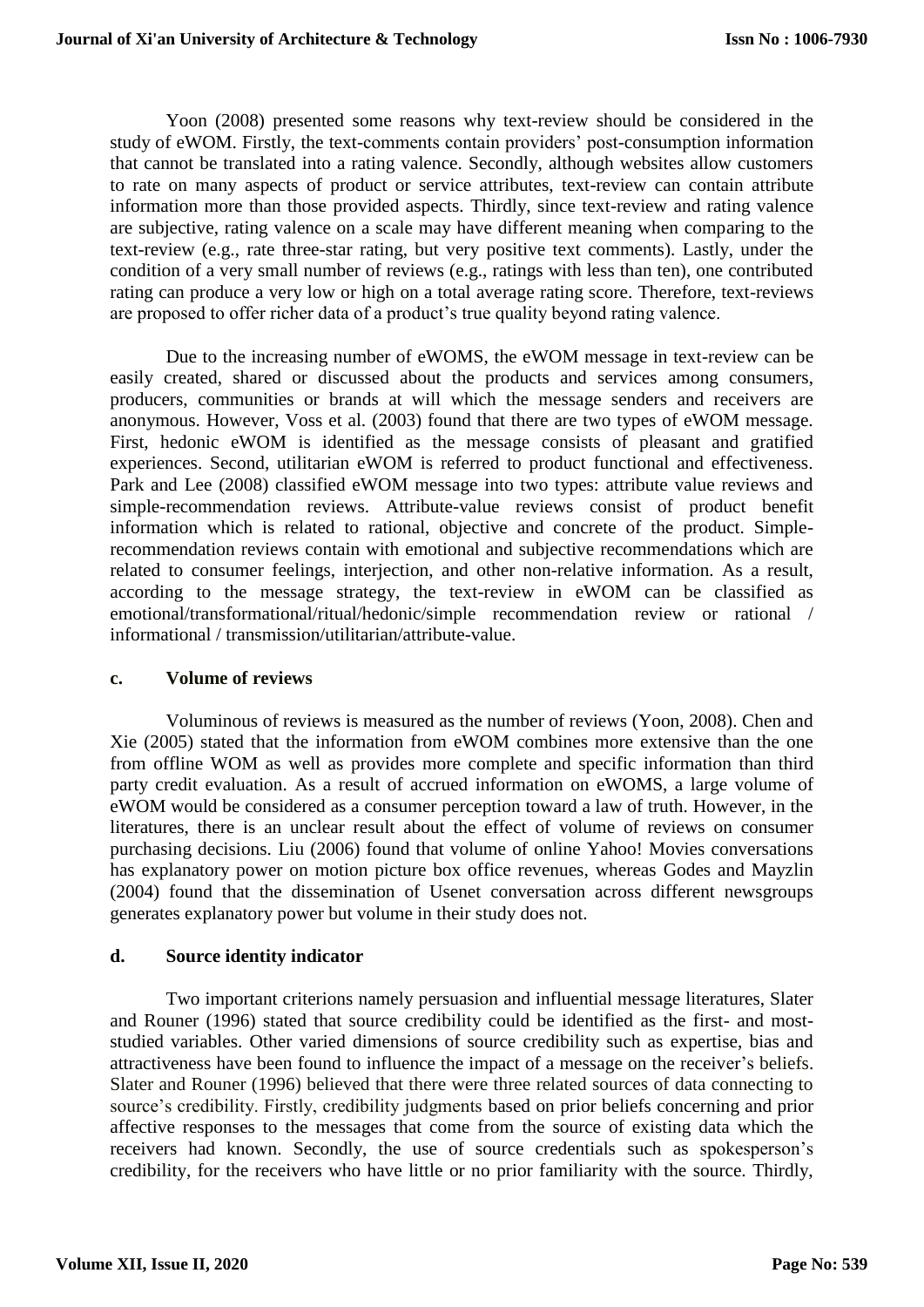the receivers find out source credibility through the message itself that based on the perceived quality of the message such as well presented, believable, with convincing specifics, examples or data.

The other set of authors namely Gershoff, Mukherjee and Mukhopadhyay (2003), found that the most commonly observed source from the receivers are personal characteristics of the information providers that include demographic information such as gender, education, profession, socio-economic background and age. Yoon (2008) identified that the source identity indicator in eWOMS as the informant identity that is expected to function for the information seekers in order to increase trust in informant credibility. This source identity indicator includes informant review provision history, real name, or email address which are able to persuade information seekers to make inferences regarding characteristics of the information source. In addition, in hospitality industry, this might include traveler types and purposes of the informant source.

#### **e. Helpfulness indicator**

Mudambi and Schuff (2010) defined a helpful customer review as a peer generated product evaluation that facilitates the consumer' purchase decision process. Since credibility is a critical key in effective information sharing that involves information reliability and consumer trust, many social psychology literatures demonstrate that credibility can be based either on the reputation of the author or the content of the message. As a result, in online virtual community, it is essential to have an effective instrument in order to provide customers gauge information reliability and to enhance customer trust (Chen, Dhanasobhon & Smith, 2008). There are many online retailers that have commonly utilized helpfulness indicator as the primary way of measuring how consumers evaluate a review.

Mudambi and Schuff (2010) suggested that online retail sites with more helpful reviews provide better potential value to customers. In addition, providing easy access to helpful reviews is able to generate a source of differentiation. In the study of Chen et al. (2008), they found that the quality of the reviews that are measured by helpfulness votes have positive effects on sales.

#### **V. Conclusion**

In light of the proliferation of online consumer review websites and the nature of tourism and hospitality products, eWOM has been recognized as one of the most important information sources in the industry. It not only affects consumers' decision-making process but also influences performance and profitability. eWoM should provide and suggest right information search which should lead to increase in trust and perceived value. Thus eWoM should increase the booking intention. In marketing context, Word-of-Mouth (WOM) is perceived as the powerful influential communication tool on consumer's purchasing decision. The information of eWOM provides an important resource to assist consumers in deciding where to go and what to buy. In service industries, the service providers realize that these resources especially online reviews are critical since it has been long understood that WOM is a service customer's most trusted source of information.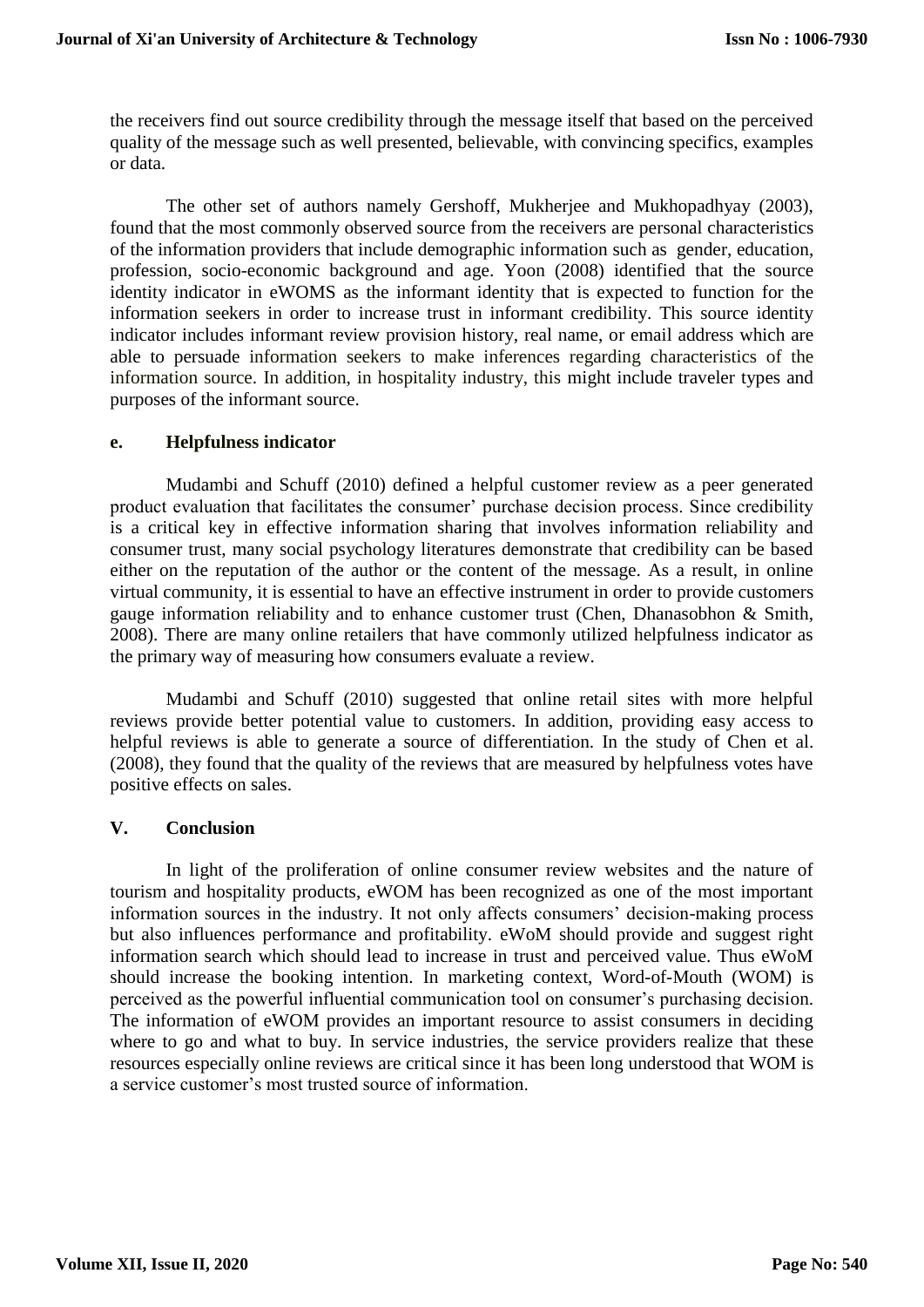## **Reference**

- [1]. Ba, S. & Pavlou, P.A. (2002). Evidence of the effect of trust building technology in electronic markets: Price premiums and buyer behavior. *MIS Quarterly*, *26*(3), 243- 268.
- [2]. Basuroy, S., Chatterjee, S. & Ravid, S.A. (2003). How critical are critical reviews? The box office effects of film critics, star power, and budgets. *Journal of Marketing*, *67*, 103-117.
- [3]. Bickart, B., & Schindler, R.M. (2001). Internet forums as influential sources of consumer information. *Journal of Interactive Marketing*, *15*(3), 31-44.
- [4]. Chan, Y.Y.Y. & Ngai, E.W.T. (2011). Conceptualizing electronic word of mouth activity: An input-process-output perspective. *Marketing Intelligence & Planning, 29*(5), 488-516.
- [5]. Cheung, M.Y., Lou, C., Sia, C.L. & Chen, H. (2009). Credibility of electronic wordofmouth: Informational and normative determinants of online consumer recommendations. *International Journal of Electronic Commerce, 13*(4), 9–38.
- [6]. Chevalier, J.A. & Mayzlin, D. (2006). The effect of word of mouth on sales: Online book reviews. *Journal of Marketing Research*, *43*(3), 345-354.
- [7]. Dellarocas, C. (2003). The digitization of word of mouth: promise and challenges of online feedback mechanisms. *Management Science*, *49*(10), 1407-24.
- [8]. Dellarocas, C. (2003). The digitization of word of mouth: promise and challenges of online feedback mechanisms. *Management Science*, *49*(10), 1407-24.
- [9]. Dellarocas, C., Gao, G. & Narayan, R. (2010). Are consumers more likely to contribute online reviews for hit or niche products? *Journal of Management Information Systems, 27*(2), 127-157.
- [10]. Eliashberg, J. & Shugan, S.M. (1997). Film critics: influencers or predictors? *Journal of Marketing*, *61*, 68-78.
- [11]. Gershoff, A.D., Mukherjee, A. & Mukhopadhyay, A. (2003). Consumer acceptance of online agent advice: Extremity and positivity effects. *Journal of Consumer Psychology*, *13*(1/2), 161-170.
- [12]. Godes, D. & Mayzlin, D. (2004). Using online conversations to study word-of-mouth communication. *Marketing Science, 23*(4), 545-560.
- [13]. Harrison-Walker, L.J. (2001). The measurement of word-of-mouth communication and an investigation of service quality and customer commitment as potential antecedents. *Journal of Service Research*, *4*(1), 60-75.
- [14]. Haubl, G. & Trifts, V. (2000). Consumer Decision Making in Online Environments: The Effects of Interactive Decision Aids. *Marketing Science*, *19*(1), 4–21.
- [15]. Hennig-Thurau, T., Gwinner, K.P., Walsh, G. and Gremler, D.D. (2004). Electronic word-of-mouth via consumer-opinion platforms: what motivates consumers to articulate themselves on the internet? *Journal of Interactive Marketing*, *18*(1), 38- 52.
- [16]. Hennig-Thurau, T., Gwinner, K.P., Walsh, G. and Gremler, D.D. (2004). Electronic word-of-mouth via consumer-opinion platforms: what motivates consumers to articulate themselves on the internet? *Journal of Interactive Marketing*, *18*(1), 38- 52.
- [17]. Jalilvand, M.R., Esfahani, S.S. & Samiei, N. (2011). Electronic word-of-mouth: Challenges and opportunities. *Procedia Computer Science. 3*(1). 42-46.
- [18]. Keller, E. & Berry, J. (2006). Word-of-mouth: The real action is offline. *Advertising Age*, *77*, 20.
- [19]. Liu, Y. (2006). Word of mouth for movies: Its dynamics and impact on box office revenue, *Journal of Marketing, 70*(3), pp. 74-89.